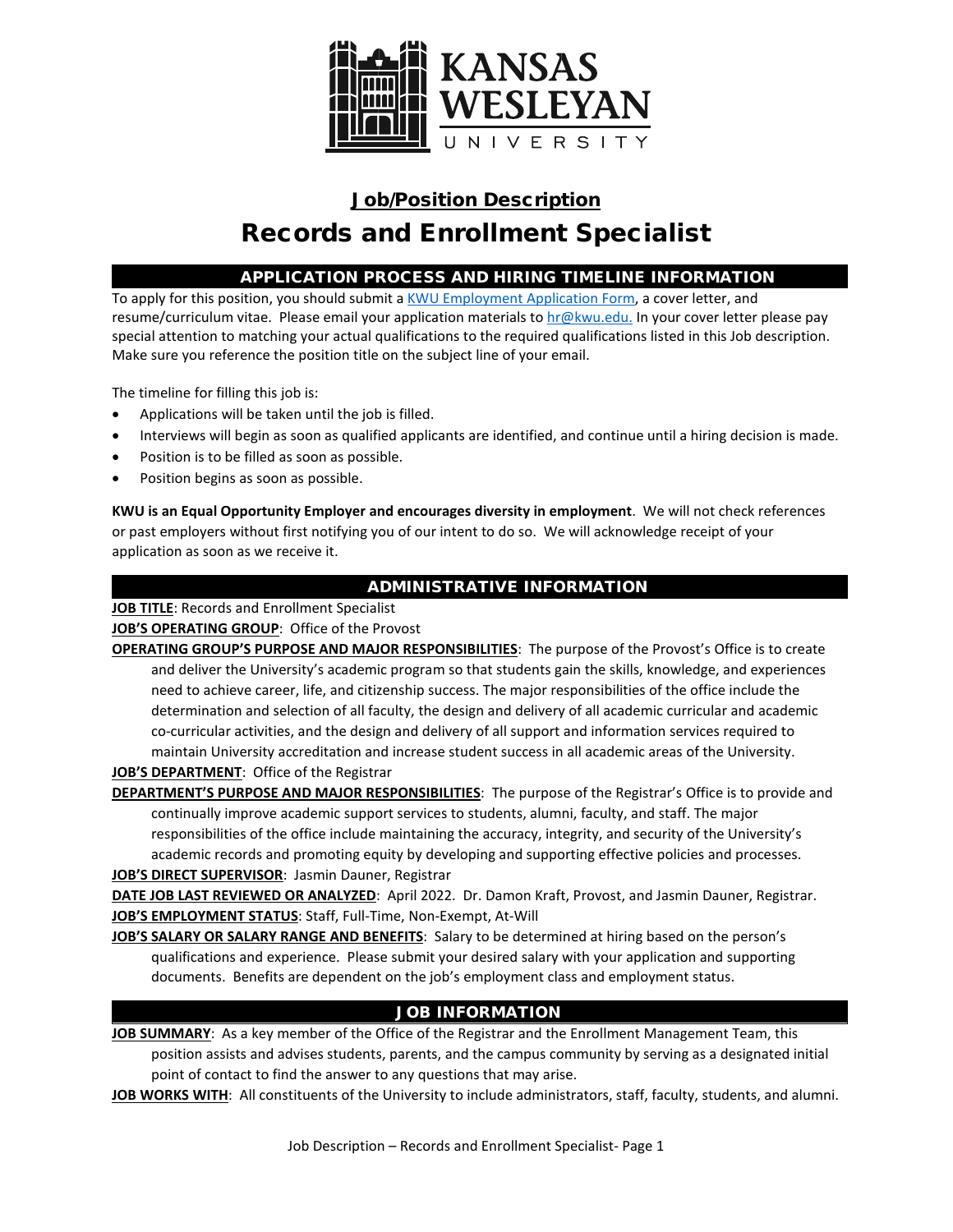#### **JOB'S STAFF AUTHORITY**: None

#### **JOB'S BUDGET AUTHORITY**: None

**JOB'S PHYSICAL WORKING CONDITIONS**: This position is in a typical office environment and will be subject to long periods of sitting and also requires standing, stooping, filing, keyboarding/typing, speaking, seeing, hearing, walking, and other similar motions and activities.

#### **JOB'S UNUSUAL HAZARDS OR WORKING CONDITIONS**: None

**POSITION'S EQUIPMENT:** University phone system, University computer system, desktop computer

**POSITION'S WORK SCHEDULE**: Typical office hours, with occasional evening or weekend hours as required by special needs or events

**TRAVEL REQUIREMENTS**: Less than 10% and usually related to off-campus meetings and professional development activities.

## JOB RESULTS, BEHAVIORS, AND PERFORMANCE MEASURES

## **JOB'S ESSENTIAL DUTIES**:

- 1. **STUDENT RECORDS (90%):** The Records and Enrollment Specialist is responsible for the collection, retention, accuracy, and reporting of student records to guide university decisions and to support University compliance with FERPA, HEOA, HLC/Accreditor, Federal, and State guidelines. The position is responsible for maintaining a friendly, collegial relationship with all university constituents and alumni while operating within university policy and FERPA guidelines.
	- 1. Prepare, issue, log, evaluate, and maintain incoming and outgoing student transcripts.
	- 2. Utilize TES evaluation system and other resources to complete transfer and degree evaluations.
	- 3. Understand and have a working knowledge of the policies, processes and procedures performed by the Office of the Registrar.
	- 4. Review incoming transcripts for admissions decisions in alignment with university policies.
	- 5. Complete student degree checks for upcoming graduation candidates.
	- 6. Respond to telephone calls, emails, in-person visits, and other forms of inquiries with guidelines of FERPA.

#### 2. **OTHER JOB DUTIES (10%):**

- 1. Gather and prepare necessary documentation and participate in special events (Holistic Admissions, Coyote Enrollment Days, Graduation, etc).
- 2. Perform other appropriate and reasonably required duties as assigned by the job's supervisor.
- 3. Troubleshoot MyKWU issues for students, faculty, and staff.

**JOB'S PERFORMANCE MEASURES AND STANDARDS**: Actual performance standards (goals) for each performance measure will be set in consultation with the position holder and their direct supervisor.

- 1. Provide timely, precise guidance and support to students as they work toward degree completion, as well as faculty and staff involved in the graduation process.
	- 1. Faculty advisor support
	- 2. Accurate degree completion audits
	- 3. Student tracking to graduation
- 2. Ensure that the University maintains accurate personal, academic, and enrollment records for its entire student population, past and present, and provide access to data derived from these records only when appropriate.
	- 1. Student official educational record
	- 2. Privacy (FERPA)
	- 3. Parental/family guidance in release of sensitive information
	- 4. Student completion information